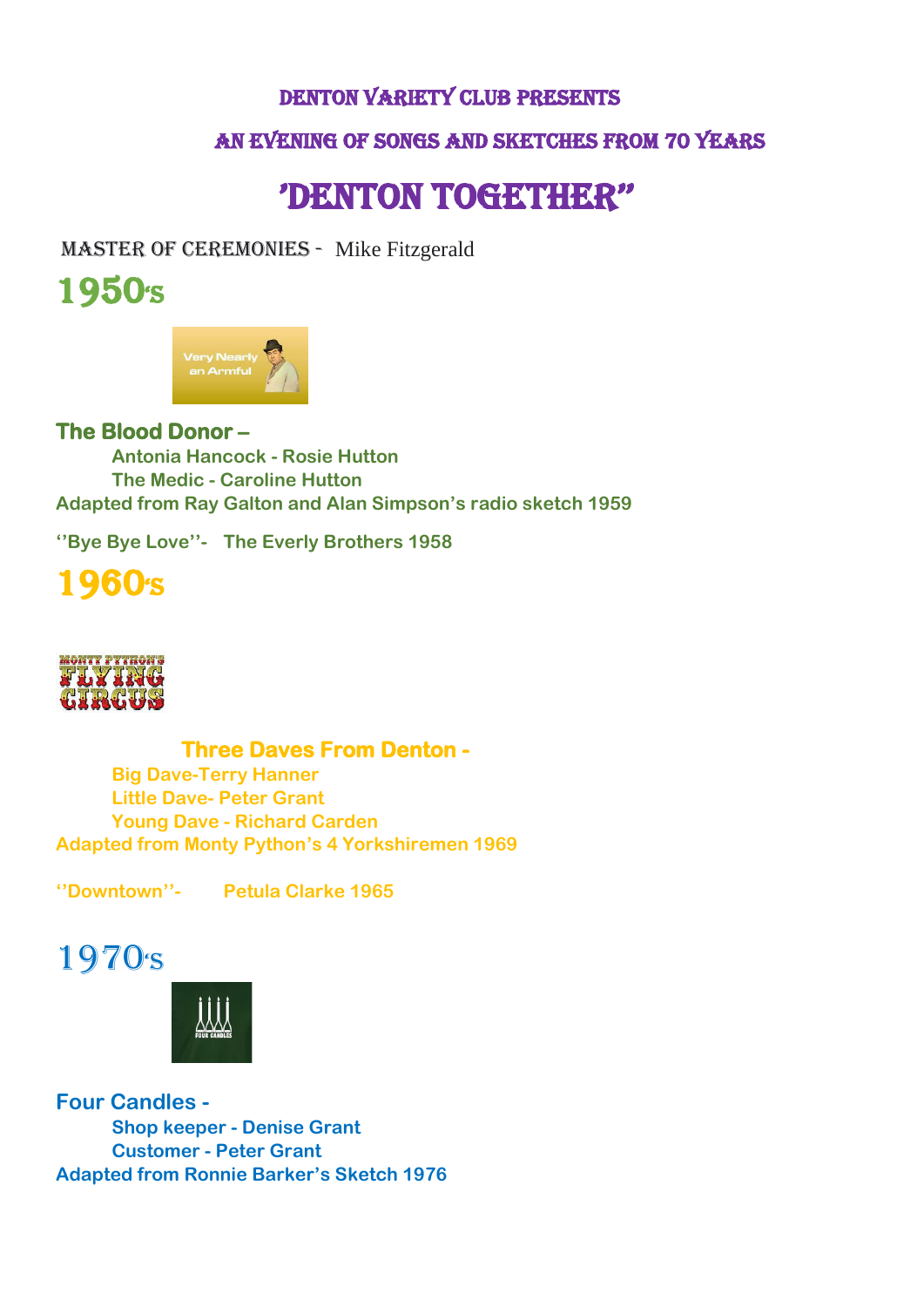#### **''Northern Lights''- Renaissance 1978**

Mull of Kintyre, oh mist rolling in from the sea My desire is always to be here Oh, Mull of Kintyre

Far have I travelled and much have I seen Dark distant mountains with valleys of green Past painted deserts, the sun sets on fire As he carries me home to the Mull of Kintyre

Mull of Kintyre, oh mist rolling in from the sea My desire is always to be here Oh, Mull of Kintyre

# 1980's



**The Bar -**

**Del Boy - Stephen Barrett Trigger - Chris Hutton The Girl - Zoë Brown Bar Tender - Denise Grant Adapted from an original script by John Sullivan 1989**

**''Islands In The Stream''- written by the BeeGees but performed by Dolly Parton and Kenny Rogers 1982**

### 1990's



**Director's Notes by Victoria Wood read by Helen Sida-Page**

**''You're Still The One'' Shania Twain 1997**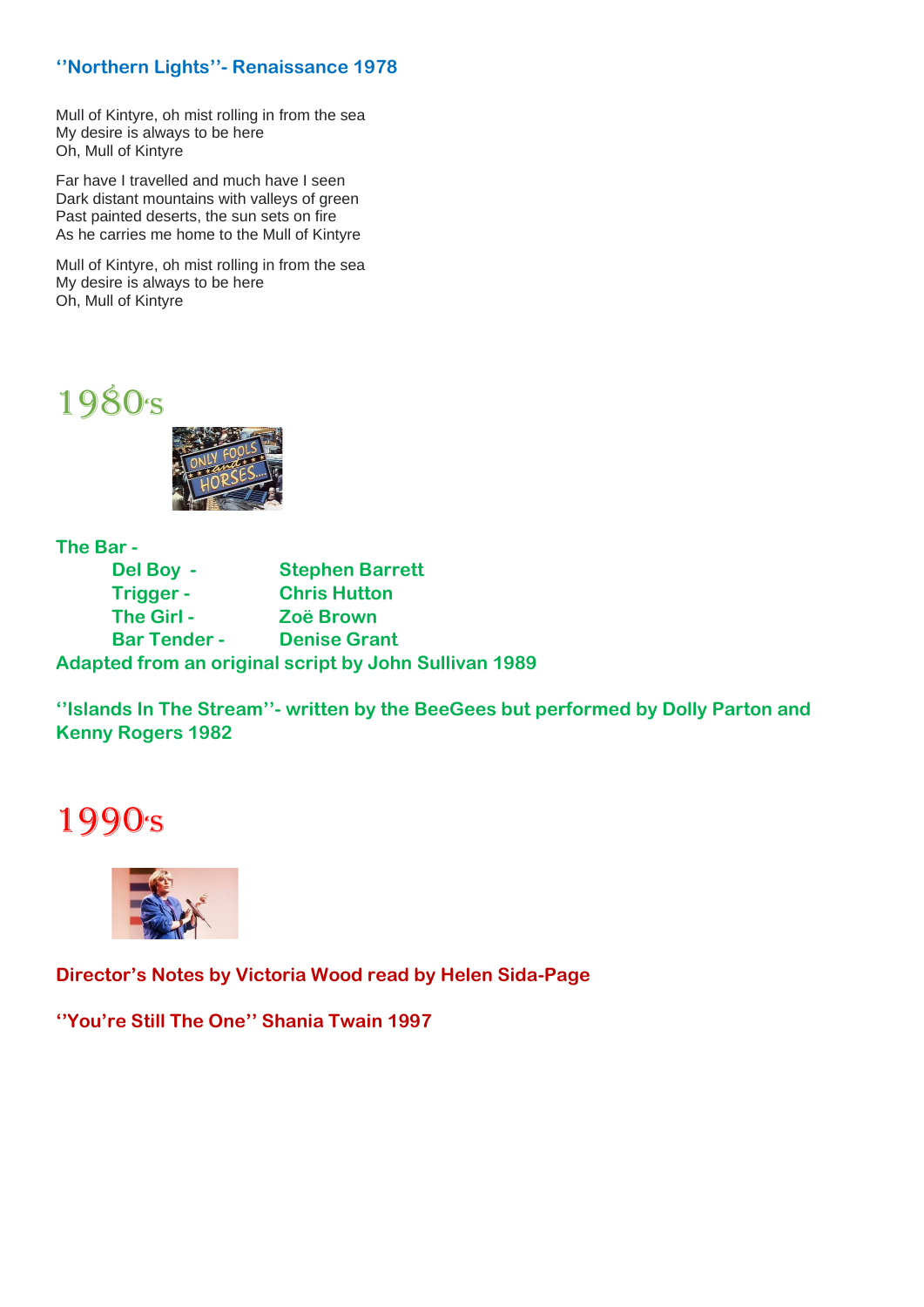## 2000's



**In Trouble Again Vicky Pollard - Beth Barrett Lauren Cooper - Zoë Brown Head Teache r- Rosemary Gibson Shamelessly stolen from The Catherine Tate Show and Little Britain (whole decade)**

**''Cannon Ball''- Damien Rice 2002**

### 2010's



**Hoover - Okey Miranda Hart - Zoë Brown Penny Hart - Doris Lambert Stevie Sutton - Caroline Hutton Adapted from the orignal 2013**

**''Next To Me''Emeli Sandé 2012**

'Cause tonight for the first time (first time) Just about half-past ten (half past ten) For the first time in history It's gonna start raining men (start raining men)

It's raining men, hallelujah, it's raining men, amen I'm gonna go out to run and let myself get Absolutely soaking wet It's raining men, hallelujah It's raining men, every specimen Tall, blonde, dark and lean Rough and tough and strong and mean